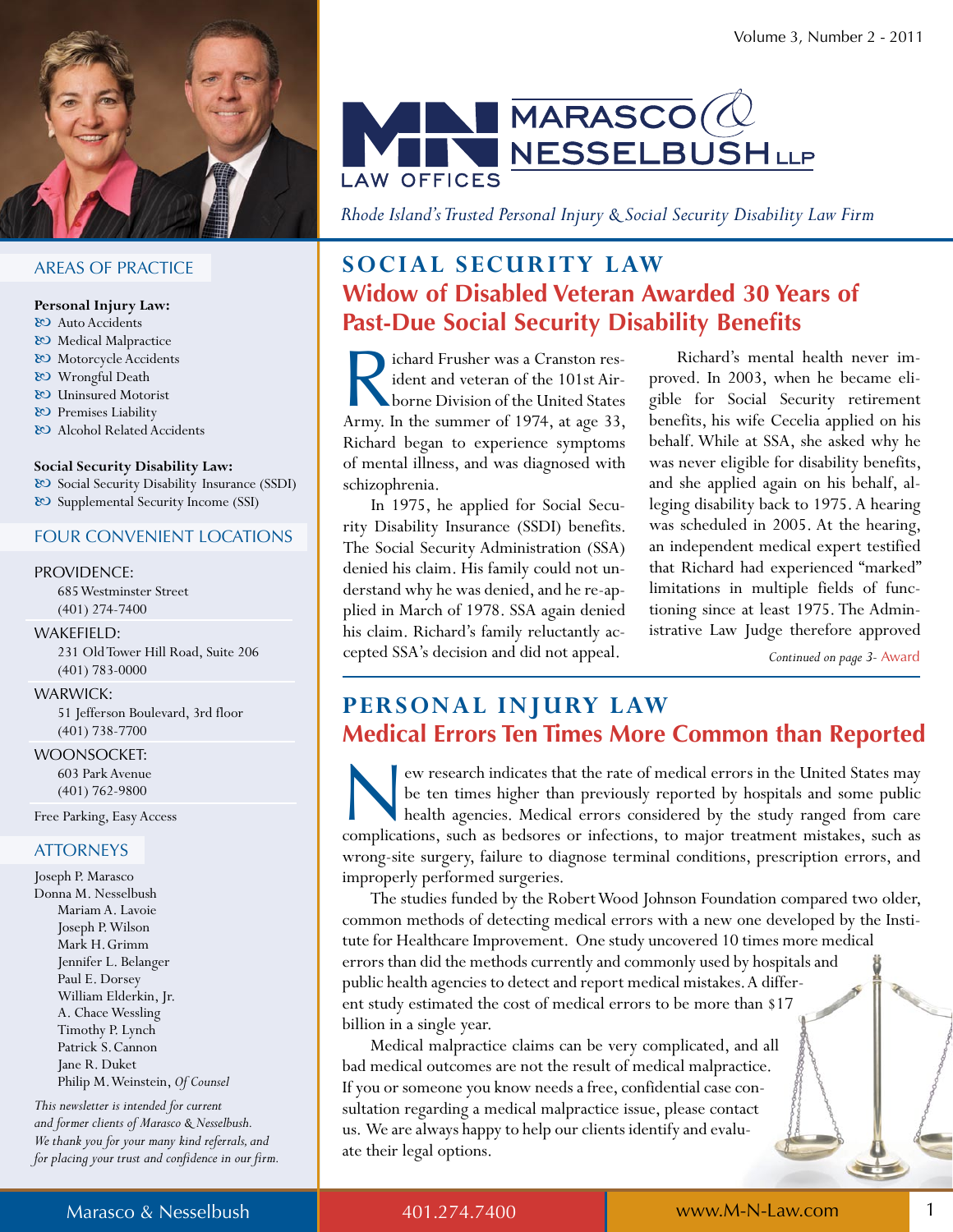

## **MEET OUR ATTORNEYS Joseph P. Wilson, Esq.**

**MER** ttorney Joseph P. Wilson joined Marasco & Nesselbush in 2004, **L**and he has extensive experience in Social Security disability law. He has represented claimants in 38 states before more than 100 judges. Attorney Wilson is a graduate of Boston University School of Law and also graduated *magna cum laude* from 

Framingham State College. He is originally from Massachusetts, but now calls Rhode Island home.

#### *Why have you chosen to practice Social Security Disability law?*

I practice Social Security law to fight against the number one cause of poverty and bankruptcy in America—the inability to work due to a medical condition. The vast majority of our clients want to work, and if their condition improves, they do! However, without a steady income and access to health care, recovery is almost impossible.

#### *Please describe a case that meant a lot to you.*

A man with a terrible back condition came into my office a few years back, having already been denied by a judge. In the course of the hour-long hearing, the man's "TV lawyer" had asked only one question. I appealed the denial to the Federal District Court, and I argued strongly for the Court to give this man another hearing. We won in the Federal Court and obtained a second hearing for our client. At the second hearing, Social Security's medical expert again testified that my client was not disabled, so I cross-examined the doctor vigorously based on my client's medical records, which I had submitted as evidence. At the end of my cross-examination, the judge called a recess and took me outside the courtroom. The judge told me it was the most effective cross-examination he'd heard in years, and that I had convinced him to pay this man the disability benefits he needed and deserved. My client was awarded nearly \$44,000 in retroactive benefits, plus ongoing, monthly cash disability benefits and health insurance.



**NE C E S S I T Y M A Y W E L L b E C A L L E D T h E M O T h E R O f I N v E N T I O N , b U T C A L A M I T Y I S T h E T E S T O f I N T E g R I T Y .** *~Samuel Richardson*



## **SOCIAL SECURITY LAW Bipolar Disorder: For Disability Benefits, Treatment Is Critical**

**B** ipolar disorder, once known as manic-depressive disorder, is a mental illness characterized by periods of unusually high energy or mood and periods of depression.<br>It is estimated that between 1% and 5% of the populatio ipolar disorder, once known as manic-depressive disorder, is a mental illness characterized by periods of unusually high energy or mood and periods of depression. fers from bipolar disorder.

Periods of high energy assume two forms, mania and hypomania. Manic symptoms may include lack of need for sleep, fast speech, racing thoughts, inability to focus or concentrate, poor judgment, and euphoria or irritability. In manic states, individuals may spend money unwisely, make sweeping life decisions without careful thought, or engage in impulsive or self-destructive behavior like gambling or substance abuse. Hypomania is a mild to moderate form of mania; the difference between hypomania and just being "happy" is that hypomanic states are uncontrollable and volatile.

People who experience manic or hypomanic symptoms at the same time as depression often complain of tearfulness during periods of high energy or racing thoughts while depressed. They may have "flights of ideas" and feel like a failure simultaneously. 

Bipolar disorder is often treated with medications to level moods and psychotherapy to discover what activities, relationships or events might "trigger" or prevent episodes. Some respond well to medication and therapy; others do not.

The Social Security Administration (SSA) considers bipolar

disorder to be a potentially disabling condition. SSA considers how this illness impacts a person's life in three categories: activities of daily living (shopping, cooking, cleaning, etc.), social functioning (getting along with others, responding appropriately to supervision, etc.) and attention, concentration, focus, persistence and pace (the ability to understand, remember, and carry out instructions, perform tasks, etc.).

If someone with bipolar disorder has not been treated by mental health professionals, the SSA probably won't approve disability benefits; the record won't contain enough expert information about how the condition impacts the claimant's ability to function. Without records that verify the degree of disability, SSA cannot be sure that a claimant could not work given the proper medications and/or therapy.

Some with bipolar disorder rely on alcohol or take illegal/ non-prescribed drugs to level their moods. Substance abuse makes it much more difficult for the SSA to evaluate a bipolar disorder claim. To Social Security, the "highs and lows" could be caused by illness or by the use of substances. Getting treatment and staying clean and sober are critically important.

Marasco and Nesselbush attorneys have successfully obtained Social Security benefits for hundreds who suffer from bipolar disorder. If you or someone you know cannot work due to bipolar disorder, please contact us. We can identify the unique steps needed to win a disability claim based on this condition.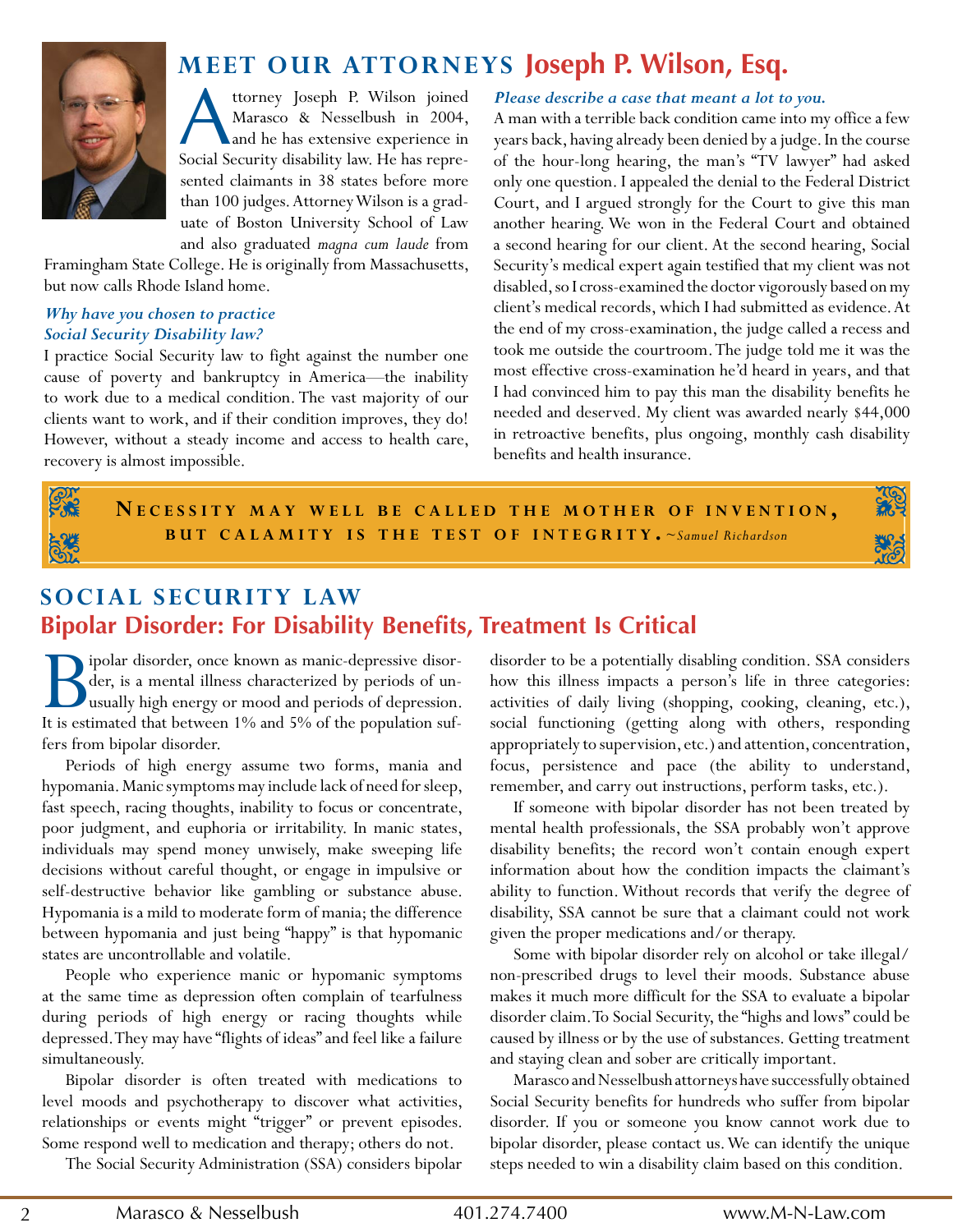#### Award - *continued from page 1*

the case, issuing a decision awarding benefits, but only since the most recent application in 2003. The judge denied benefits back to 1975. Therefore, although medical evidence established disability back to 1975, Richard was only awarded SSI benefits dating back to December 2003, the month after his final SSI application. Richard died in a veteran's home in 2005.

Richard's grieving widow consulted with Marasco & Nesselbush partner Donna Nesselbush to inquire whether she had any appeal rights regarding his prior disability applications. Citing a little known Social Security law, Attorney Nesselbush appealed the ruling, arguing that Richard was, in fact and in law, entitled to disability benefits dating back to 1975. The Appeals Council denied the claim, as did the United States District Court. Loyal to her client and believing in the case, Attorney Nesselbush appealed to the First Circuit Court of Appeals. In September 2010, the First Circuit Court of Appeals ruled in Richard's favor, remanding the case back to Social Security for another hearing. 

At that hearing, Marasco & Nesselbush Associate Attorney, Jospeh P. Wilson, represented Richard's widow. After reviewing all of the evidence, an independent medical expert agreed with Marasco & Nesselbush that Richard's schizophrenia was totally disabling all the way back to 1975, and the judge awarded Richard's widow his retroactive benefits dating from 1975. Finally, 36 years after his initial application and after six long years of litigation, we are very pleased to report that Richard's family has seen justice done.

For Cecelia Frusher, this marks the end of a long and difficult journey. "This decision finally honors my late husband, and he deserves it. Marasco & Nesselbush walked with me through the unjust times until we turned it into justice, and never once did this firm lose their confidence or give up on my husband's claim. For this, I thank them."



**MARASCO & NESSELbUSh IN ThE COMMUNITY:**  *Staff members and friends participated in the annual "Let's Move Together" walk to benefit the Arthritis Foundation, May 14, 2011.*

## **RECENTLY SETTLED…**

*B elow are some recent personal injury and medical negligence verdicts, settlements and awards which our attorneys have achieved on behalf of our firm's clients. For more representative case highlights, please visit our website: www.M-N-Law.com*

A confidential award for the family of a young woman who died at home after receiving anesthesia for an out-patient procedure.

\$900,000 settlement for a young man who was very seriously injured by an intoxicated hit and run driver.

\$280,000 settlement for a woman who slipped on the basement stairs of her rented apartment and badly injured her leg; the railing broke and the stairwell was poorly maintained, and our firm successfully contended that the landlord was negligent.

\$60,000 recovered for a young mother, a passenger, who sustained a serious head injury after being thrown from a car when the driver hit a utility pole.

\$75,000 recovery after binding underinsured motorist arbitration for a woman who sustained a soft tissue injury after another motorist, exiting a parking lot, pulled directly into her path.

\$120,000 recovery on behalf of a woman who fell on ice in a poorly maintained parking area.

\$40,000 settlement for a young woman injured when the car she was driving was sideswiped at an intersection; she was then falsely accused of being at fault, but our firm proved otherwise.

\$33,000 achieved via mediation for a disabled woman who was rear-ended, and whose injuries increased the severity of her preexisting medical conditions.

A \$275,000 pre-trial settlement for a young man who slipped on wet paint on a stairwell in his apartment complex, severely fracturing his elbow.

A confidential award for the family of an elderly woman who died of injuries sustained in a hospital fall due to improper post-surgical monitoring.

\$24,000 via arbitration for a woman who was rear-ended at a stop sign and initially offered less than half of the final settlement by the insurer of the person who hit her.

\$21,500 via arbitration for a young woman who was rear-ended and injured, and subsequently had substantial lost wages from her job. 

\$100,000 settlement on behalf of auto accident victim who injured his shoulder when a driver traveled through a red light.

Award of five times the insurance company offer via arbitration for a homeless man who was hit by a car and injured in Providence.



## **find us on Facebook!** Marasco And Nesselbush

Marasco & Nesselbush 401.274.7400 www.M-N-law.com 3